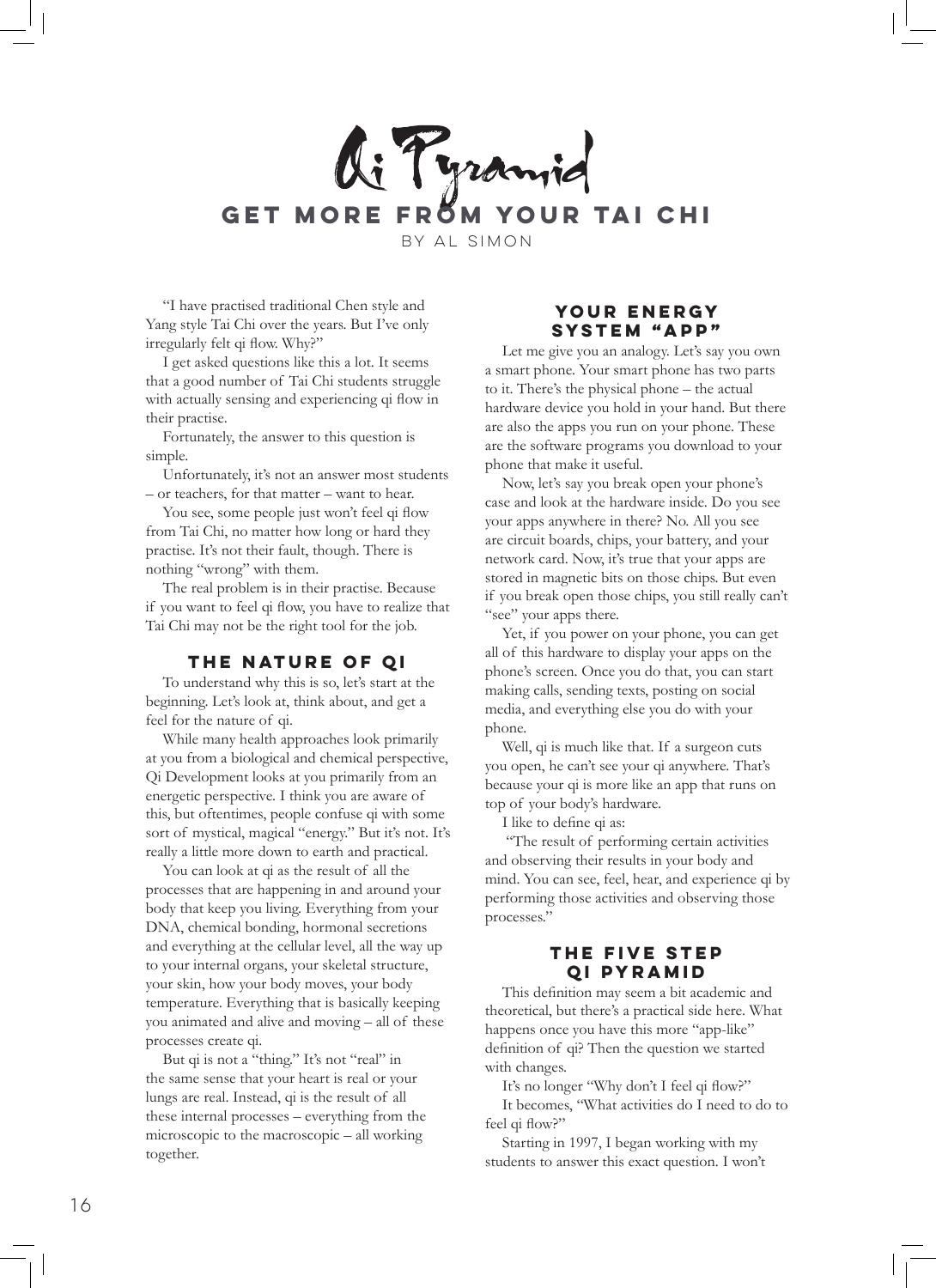take you through the long trial-and-error process that gave us our answers. But within about seven years, we had definitive answers to this question.

We found that a particular "progression" of activities helped immensely with getting our students to generate, feel, and use qi. This qi progression has been one of the biggest reasons for the benefits that our students and instructors have gotten from our Tai Chi and Qigong programmes.

Through working with hundreds of in-person students, and nearly 5,000 online students, we found that there were five groups of activities that gave our students the best experience of qi. We organized these groups into a series of steps.

Those steps are:

1. Open the Qi Meridian System and "Tune" the Body

2. Integrate Qi Meridians with Qi Vessels

3. Connect Managing Qi with Guardian Qi

4. Direct Qi through Four Intentions

5. Harmonize and Align Qi "Super Vessels"

In addition to just listing those steps, I've also drawn them out in pyramid fashion.

This gives you a good visual representation of how each step is built on the previous step. I've done this to show you that these aren't five



random steps you can do in any order. There is definitely a progression that needs to be followed, since each step builds the foundation for the steps that follow.

There is actually a lot involved in each of these steps, but let me give you an overview of each one.

After reading this overview, if you'd like to know more about these steps, I have an online video you'll want to see. It's of a webinar I gave a while back that explains each step in more detail, along with actual examples from Tai Chi and Qigong. If you'd like access to that online video,

just drop by my website at QiPyramid.co.uk. The video is free to anyone who reads this article.

#### **Step 1: Open the Qi Meridian System and "Tune" the Body**

In order to get a complete experience of qi, our first step focuses on developing the qi meridians. These are the pathways in the body that circulate qi.

To that end, we focus on two important skills in this level: (1) learning to circulate qi in the most efficient way possible, with a special focus on compensating for any problems with qi dissipation, and (2) learning to regulate the body according to the practises of tiao shen or "body tuning."

These two skills are intertwined. Good body tuning helps with qi circulation and prevents dissipating (wasting) qi that you generate during practise. So, to that end, we focus most of our time on tiao shen - a set of skills that teach you how to use the body in an "energy efficient" manner.

To help with these skills, we focus on Waidan Qigong styles. The term waidan (pronounced "why don") means external elixir.

You can think of the word "elixir" as meaning qi. In this particular context, the word "external" means external to the torso - in other words, the arms and legs. Many important qi meridians are located in the limbs and have access points there. Waidan Qigong styles focus on these meridians, improving the flow of energy through them by focusing on moving the arms and legs.

One reason we chose Waidan Qigong styles for this level is that they are easier to learn. Waidan styles are more like Western-style exercise, as compared to Neidan ("internal elixir" – pronounced "nay don") styles of Qigong.

In addition, when you combine Waidan styles with body tuning, you often see faster progress up front, especially if you have health problems, illnesses, or injuries.

Neidan styles, the other major division of Qigong alongside Waidan, are more of a "slow build" to health and qi. You'll see relatively little progress at first, but they provide many longterm benefits. Waidan styles, on the other hand, are often more dramatic up front. While the Waidan benefits do tend to taper off after a time, a majority of students, including the sedentary and physically challenged, see short-term benefits more quickly this way.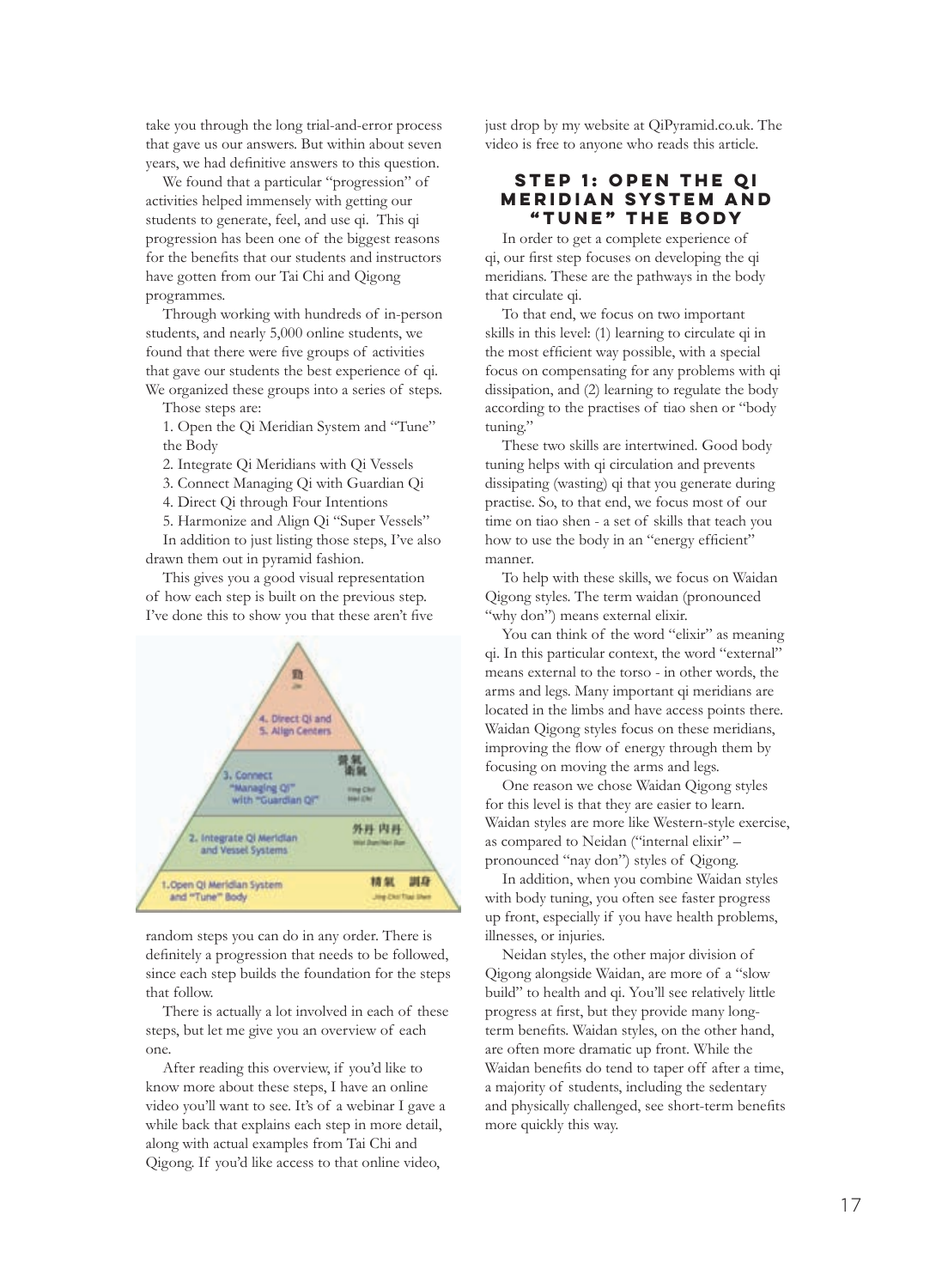# **Step 2: Integrate Qi Meridians with Qi Vessels**

The second level focuses more on storing qi in the vessels. If you think of "vessels" like pots, urns, or vases, you get the idea of a container that holds something. That's what qi vessels are like. You can think of them as "holding tanks" or "reservoirs" for qi. Vessels are pathways where qi is stored, while meridians are pathways where qi is circulated.

 To focus more on qi vessels in this level, we use Neidan qigong styles. Neidan, as I mentioned above, means "internal elixir." "Internal" in this context refers to "inside the torso." Neidan Qigong styles focus on building up and storing energy in the torso, where most of the vessels are.

In addition to working on storage in this level, we also want to improve connections from the storage vessels to the qi-flow meridians. We do this by using Waidan/Neidan hybrid practises that is, practises that combine elements from both styles.

By improving qi storage in your vessels, then improving how it is distributed to your meridians, you'll often create greater internal health, and see long-term improvements and protection against chronic health problems.

The challenge here is that Neidan and Waidan/ Neidan hybrid exercises are more complex to practise than Waidan exercises. Practise details become even more important at this stage.

# **Step 3: Connect Managing Qi with Guardian Qi**

In the first two steps, we focused on working with qi inside the body. This type of qi is called ying qi in Chinese - which means "managing qi" - because it manages all the functions inside the body.

But we also have qi outside of our body. Specifically, we have a "qi field" that surrounds our body in all directions. This field is called Wei Qi (pronounced "way chee") in Chinese. That translates to "guardian qi," because it guards and protects us from pathogens and toxins in our environment. This includes not only physically harmful elements, but also mental and emotional "toxins" from stressful situations and people.

With our external guardian qi, we want to make sure that it can circulate freely and doesn't stagnate, just like the qi inside our body. We want to prevent blockages and discontinuities,

so one of the main tasks in this step is to sense our external qi field and find ways to keep it circulating. To do that, we learn to extend our internal qi outside of our body and connect it to this external qi.

To that end, we focus in this level on three skills: (1) active rooting, (2) whole body energy threading, and (3) bolstering the guardian Qi field.

# **step 4: Direct Qi through Four Intentions**

By the time you've reached step four, you've now taken both your internal and external qi to higher levels. Once you've done that, it's time to learn to "do" something with the qi you've developed.

That's what the final two levels are about. In the pyramid drawing, I've put steps four and five together, since they are related. But let's discuss step four first.

If you have read books on Tai Chi, you sometimes come across a Chinese term, jin. It's often translated as "energy", but it means something a little different than the word "qi" which also means energy. "Jin" has connotations of "intention" or "focus," or maybe "directed qi." I like to use the word "intention," but you might also call it "energy with a purpose."

There are dozens of "intentions" in Tai Chi, but most Tai Chi masters agree that there are four primary intentions. These four intentions cover at least 90% and maybe more of what you need to handle any health, stress relief, or Qi Development situations you encounter. These four intentions are based upon the Chinese practise of yin and yang, and specifically of greater yin, lesser yin, lesser yang, and greater yang.

There are Chinese terms for these four intentions (peng, lu, ji, and an), but they don't translate well into English. Instead we use the Four Elements of earth, water, fire, and air to help you understand the four primary intentions of "directed qi."

# **Step 5: Harmonize and Align Qi "Super Vessels"**

Over the centuries, various disciplines from both East and West, have identified special energy centres in the body.

The number of these energy centres vary anywhere from three to twelve or more. For example, many Tai Chi and Qigong styles use three centres called dantien. The Hindu yoga